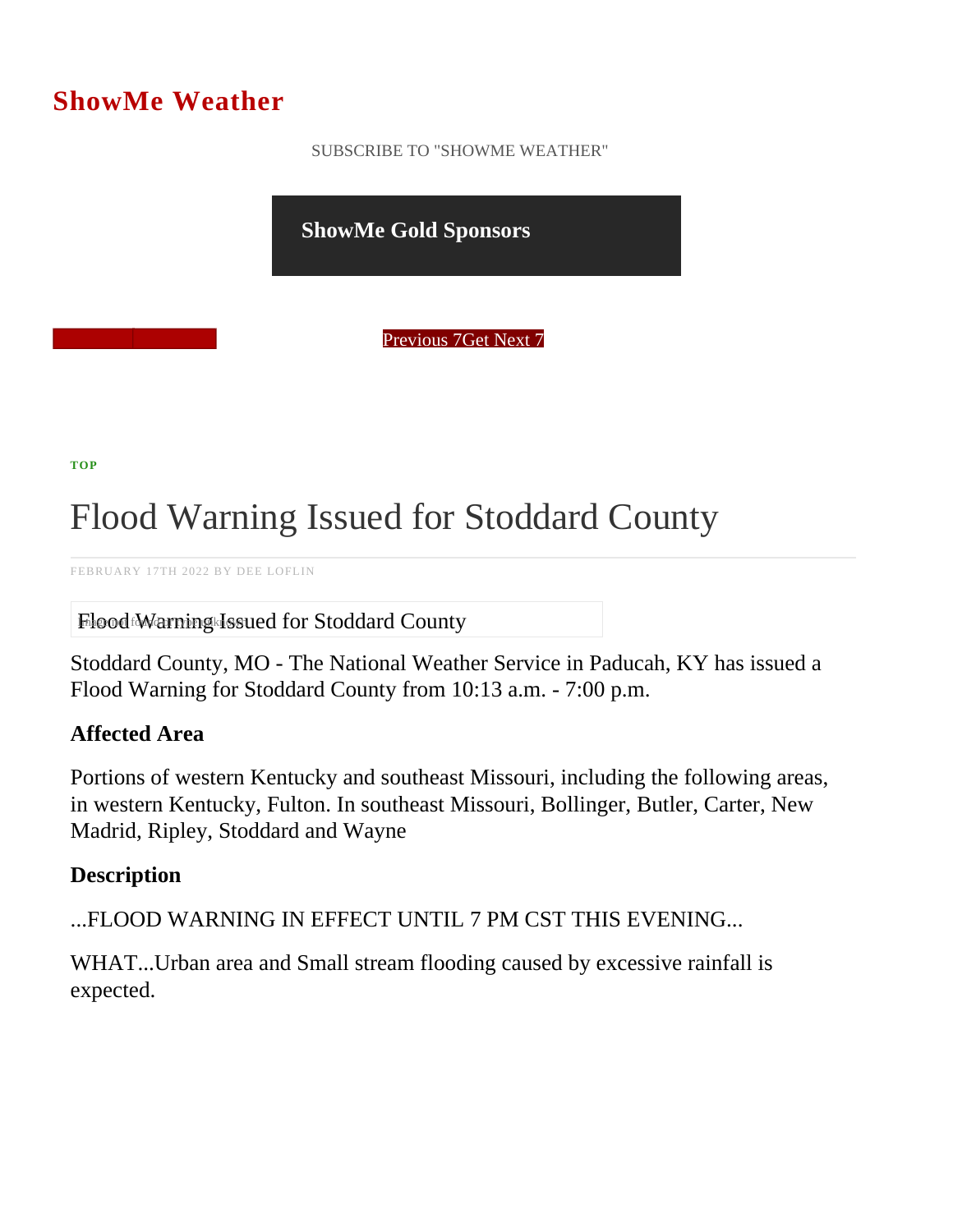WHERE...Portions of western Kentucky and southeast Missouri, including the following areas, in western Kentucky, Fulton. In southeast Missouri, Bollinger, Butler, Carter, New Madrid, Ripley, Stoddard and Wayne.

WHEN...Until 700 PM CST Thursday.

IMPACTS...Flooding of rivers, creeks, streams, and other low-lying and flood-prone locations is imminent or occurring. Streams continue to rise due to excess runoff from earlier rainfall. Low-water crossings are inundated with water and may not be passable. It will take several hours for all the water from these storms to work through local drainage systems in urban areas.

ADDITIONAL DETAILS... - At 1004 AM CST, Cooperative observers and public reports indicated heavy rain in the warned area due to heavy rain showers and scattered thunderstorms. Flooding is ongoing or expected to begin shortly. Between 1 and 3 inches of rain have fallen. - Additional rainfall amounts of 1 to 2 inches are possible in the warned area. - Some locations that will experience flooding include... Poplar Bluff, Sikeston, Dexter, Portageville, New Madrid, Doniphan, Bernie, Marble Hill, Lilbourn, Lake Wappapello State Park, Greenville, Hunter-Dawson State Historic Site, Malden, Gideon, Morehouse, Puxico, Parma, Naylor, Matthews and Marston. [http://www.weather.gov/safety/flood](http://www.weather.gov/safety/flood</p>
<p>PRECAUTIONARY/PREPAREDNESS)

## PRECAUTIONARY/PREPAREDNESS ACTIONS...

Turn around, don't drown when encountering flooded roads. Most flood deaths occur in vehicles.

In hilly terrain there are hundreds of low water crossings which are potentially dangerous in heavy rain. Do not attempt to cross flooded roads. Find an alternate route.

Flooding is occurring or is imminent. It is important to know where you are relative to streams, rivers, or creeks which can become killers in heavy rains. Campers and hikers should avoid streams or creeks.

Please report observed flooding to local emergency services or law enforcement and request they pass this information to the National Weather Service when you can do so safely.

## More Information

Periods of heavy rain overnight and this morning have produced widespread one to two inches of rain over the southeast Missouri foothills and further east toward the